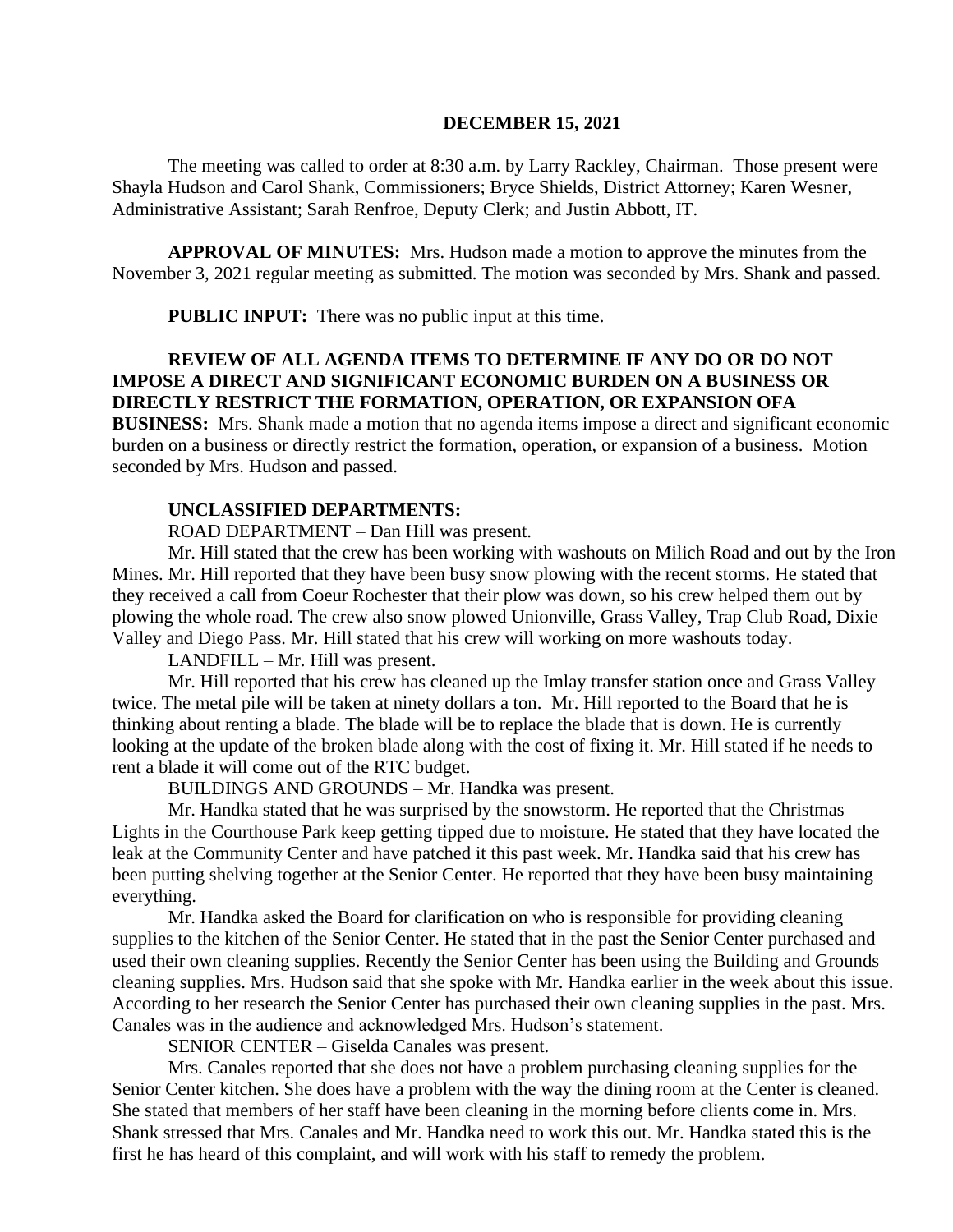Mrs. Canales reported that her staff member has been updating the SAM (System for Awards Management) website. The SAM website is where you report in order to receive funding. The site has not been updated since July. Mrs. Canales stated that in the month of November the Senior Center fed 476 seniors. The demographics for the seniors they fed are 45% male, 55% female, and 25% are seniors with disabilities.

 Mrs. Canales reported that for the month of December the Senior Center will be doing a Christmas tree and wreath raffle. The deadline to get these items in is December  $16<sup>th</sup>$  at  $10:00$ am. The raffle will start after lunch on the same day. The raffle was posted on Facebook and the Senior Center newsletter.

Mrs. Canales invited the Board to stop by and have lunch. She stated that there have been no complaints on the food so far. In December the Center will be serving a Christmas lunch on Thursday, December 23<sup>rd</sup>. The Center also scheduled a breakfast on Thursday, December 30<sup>th</sup>.

Mrs. Canales stated that she has been working with the  $11<sup>th</sup>$  Judicial Juvenile staff. They are working on scheduling the juveniles to come in and volunteer their time with the seniors.

PERSHING COUNTY FIRE/AMBULANCE –

*LOVELOCK AMBULANCE*: Chief Rodney Wilcox and Jesse Katsaris were present. Marti Nolan was present via Zoom.

Chief Wilcox stated that the Firehouse Christmas breakfast was a success and they plan on having one next year. The Commission relayed that they enjoyed the breakfast as well.

Chief Wilcox reported that they now have 23 members. He stated that from November 26 - December 13<sup>th</sup> they had 28 calls and 2 transfers. Chief Wilcox relayed that 80% of his members need to do a license renewal this coming year. He stated that all the paperwork needs to get in before March in order to receive EMT licensing through the State. Chief Wilcox relayed that they are still doing training on Tuesdays.

Chief Wilcox stated that he was not present at the last Commission meeting. He said that when the job for the EMS Coordinator was approved there was not an agenda item to advertise for it. He contacted Mrs. Wesner to get it on the agenda for next time.

*LOVELOCK FIRE:* Chief Wilcox reported that they had a total of 11 fire calls. Eight of the calls were rescue and three were actual fire calls. The Fire Department is scheduled for the Firefighter 1 test on January 5, 2022. Chief Wilcox stated that there is 72% left in the budget and all their equipment is in good shape. He also reported that they remodeled the bathroom and the EMS storage at the Firehouse.

# **DISCUSSION AND POSSIBLE ACTION ON APPLYING FOR FY21 ASSISTANCE TO FIREFIGHTERS GRANT THROUGH FEMA FOR THE PURCHASE OF 50 SELF-CONTAINED BREATHING APPERATUS ENSEMBLES:** Mike Heidemann was present.

There were two options to apply for. Option 1) Apply for FY21 Assistance to Firefighters Grant through FEMA for the purchase of 50 self-contained breathing apparatus ensembles for Lovelock, Imlay, Grass Valley, and Rye Patch VFD's @ \$8,495.00 each, for a total of \$424,750.00 with a 5% match, not to exceed \$21,237.50. Option 2) Apply for FY21 Assistance to Firefighters Grant through FEMA for the purchase of 50 self-contained breathing apparatus ensembles for Lovelock, Imlay, Grass Valley, and Rye Patch VFD's @ \$8,495.00 each, with accessories in the amount of \$28,434.35, for a total of \$454,993.36 with a 5% match, not to exceed \$22,649.67.

Mr. Heidemann stated that there will be a challenge to meet the qualifications for the grant. He said that all four departments need to step up within a year to meet the qualifications in order to receive the grant money.

Mrs. Shank made a motion to apply for option 2.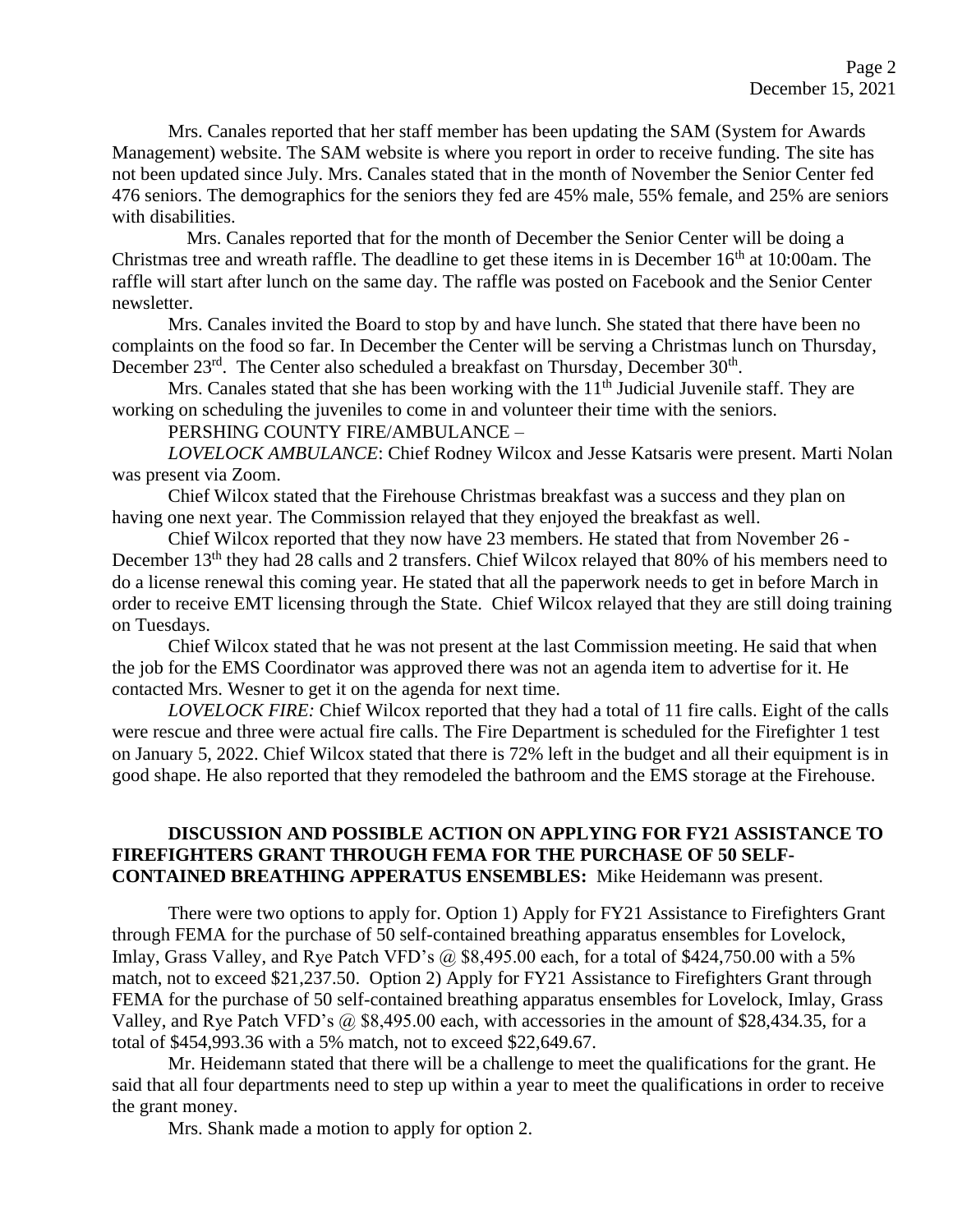Mrs. Hudson asked for clarification on how the match will be paid. Mrs. Childs replied that there is money budgeted for matching funds.

Mrs. Hudson seconded the motion and it passed.

#### **GRASS VALLEY ADVISORY BOARD:** Mr. Burke was present via zoom.

Mr. Burke reported that there is not a meeting scheduled for December. There was a meeting in November where the State came out to talk about the smoke monitoring program. The meeting did not go well due to push-back from members of the community and people from outside the community. Those people are worried that the monitoring will eventually turn into an EPA mandate.

### **GRASS VALLEY FIRE DEPARTMENT, REQUEST TO GO TO BID ON LIGHT TYPE 6 BRUSH TRUCK USING COVID FUNDING:** Mr. Burke was present via Zoom.

Mrs. Hudson made a motion to allow bidding to occur. Mrs. Shank seconded the motion and the motion passed

Mr. Shields wanted to clarify if Pershing County or the Grass Valley Fire Department will be soliciting bids. Mr. Rackley stated that the County will be the solicitor. Mr. Shields replied that he hasn't seen any documents on the bid. He would like Mr. Burke to send the information to him so he can make sure that it conforms to all of the statutes the County needs to comply with.

# **UNCLASIFIED DEPARTMENTS, CONT.D:**

 SAFETY/COUNTY HEALTH NURSE/CEMETERY – Cheryl Haas submitted a written report as follows:

*SAFETY:* The building assessments that were scheduled for November 30, 2021 were cancelled due to the SCATS inspector being ill. The clean-up of the Annex building is complete. B&G and all the other departments that store files there did a great job organizing and clearing unwanted items. The updated safety posters have been given to each department to replace the outdated posters. Lastly, all new hires have been entered into POOL/PACT so that they can complete the required safety courses.

*CHN:* Ms. Haas has been busy with the COVID Boosters, each week the clinic schedule is full. They have not had much response for the COVID Pediatric Shots. Lastly, the State will be going to a new billing and scheduling program within the next year.

*CEMETERY:* The Wreaths Across America program will be taking place on December 18, 2021. The ceremony will take place at the Big Meadow cemetery. Ms. Haas has Liz Blondheim marking the veteran's plots to make it easier for the volunteers to lay the wreaths on the correct plot. Ms. Haas is still entering the cemetery information in the new program. She is also working with different companies that are interested in doing memorial plaques. The company that we currently use is closed. Lastly, she is still looking for two more members for the Cemetery Board.

#### **ELECTED DEPARTMENTS:**

SHERIFF – Sheriff Allen was present.

Sheriff Allen reported that there has been plumbing issues at the Jail. There are 12 inmates in custody now, by the afternoon they will be at 50% capacity, at 13 inmates. Sheriff Allen also stated that a new Dispatch Supervisor has been hired, along with new deputies.

*Salary Resolution for Tamara Davis:* Ms. Davis was hired as the PCSO Dispatch Supervisor. Ms. Davis was previously the Dispatch Supervisor in Esmerelda County.

Mrs. Hudson made the motion to approve the Salary Resolution for Tamara Davis, starting her at a Range 31, Step 6, with a review in 6 months. Mrs. Shank seconded the motion and the motion passed.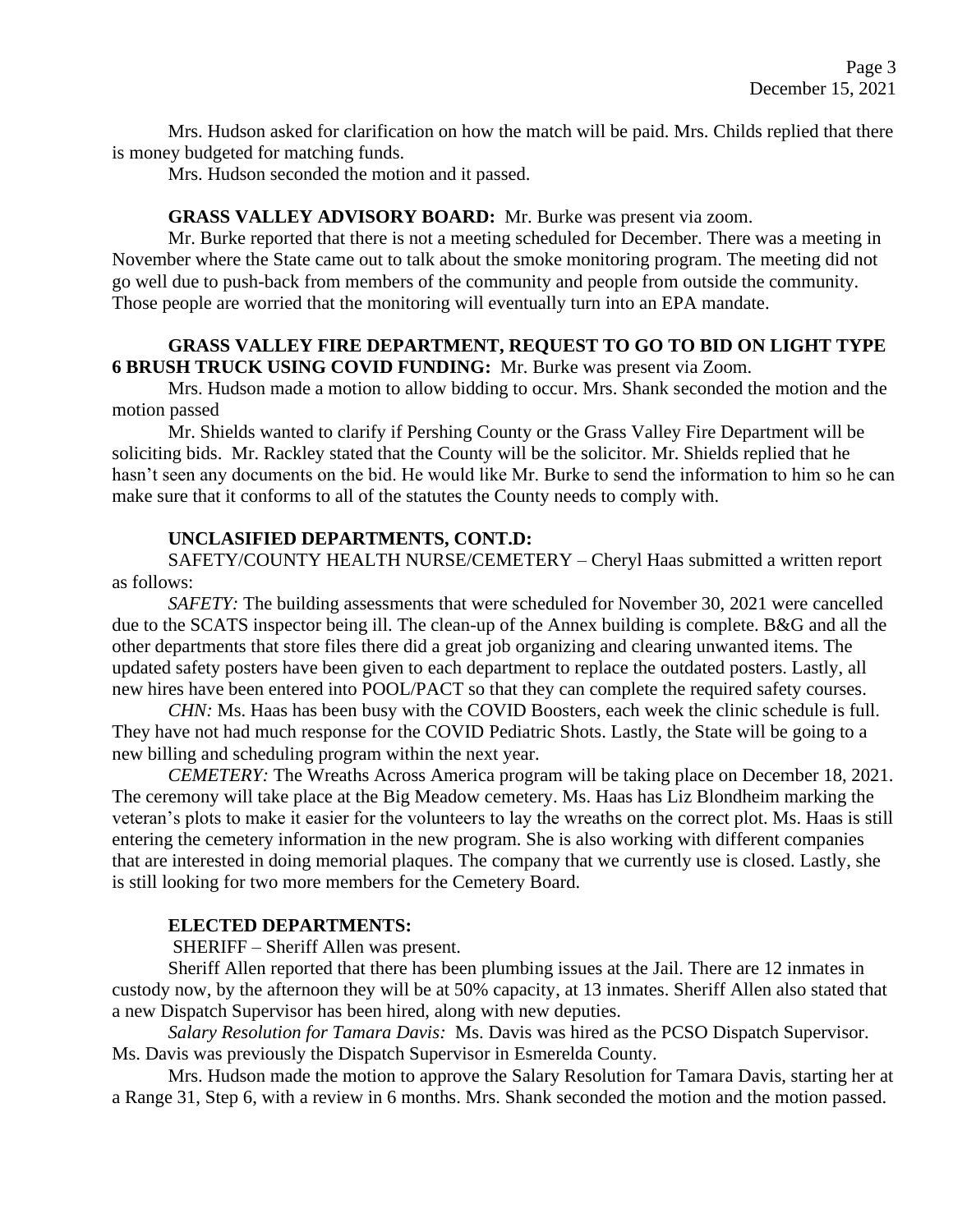**PROCLAMATIONS AND AWARDS:** Mr. Rackley recognized Sheriff Jerry Allen for his 20 years of service to the County. Deputy Robert Nicholson, who wasn't present, was also recognized for 5 years of service.

### **UNCLASIFIED DEPARTMENTS, CONT.D:**

IT DEPARTMENT – Justin Abbott was present.

Mr. Abbott reported that they are still working on and troubleshooting the new phone system. He stated that there is now a new phone at the Museum, and it has the same number it did before. He reported that he deployed phones at the Annex building yesterday. They also deployed a tester to the Senior Center. He said that test came back as not fast enough. Mr. Abbott reported that he is going to talk to Mrs. Canales at the Center about it. Mrs. Shank suggested switching the internet at the Center to NNIS. Mr. Abbott replied that something needs to be done due to the upload speeds not being fast enough.

Mr. Abbott reported that they are in the middle of a demo with First Net. They have several cell phones, mobile hot spots, and a cradle point cellular router. He reported that it has worked pretty well. He is interested in how it is working for the Sheriff's Department. He stated that there was a presentation done by First Net indicating where the network covers currently and what the plan for the future is.

Mrs. Shank asked about advertising for a position to work with Mr. Abbott. Mr. Abbott replied that he would appreciate the much needed help. Mrs. Childs clarified that the budget would need to be looked at before hiring.

# **ELECTED DEPARTMENTS, CONT.D:**

RECORDER-AUDITOR – Mrs. Childs was present.

*DISCUSSION AND POSSIBLE APPROVAL TO HAVE PRECISION DOCUMENT INDEXING MOVE THE ON-BASE DOCUMENTS (ACCOUNTS PAYABLE AND PAYROLL TIMECARD COPIES) TO THE CLOUD SERVER AS IT IS OLD AND NOT CAPABLE OF HOLDING ANYMORE INFORMATION. THE COST OF \$3,200.00 WILL BE PAID FROM AD VALOREM OR RECORDER MAP FEES:* Mrs. Childs recommends the funds to come out of the Ad Valorem Fund. Mr. Abbott explained to the Board that everything that is on the On-Base server would move to the Cloud. He stated that the server is outdated and needs to be retired.

Mrs. Shank made a motion to move forward with moving the documents from the server to the cloud, not to exceed \$3,200.00, to be paid out of Ad Valorem. Mrs. Hudson seconded the motion and the motion passed.

ASSESSOR – Ms. Basso-Cerini submitted a written update to the Board. The report was not read out loud at the meeting.

DISTRICT ATTORNEY – Mr. Shields was present.

Mr. Shields reported that he hired a Deputy Public Guardian. He stated that she is doing very well by freeing up his availability to get into court, and taking on tasks in the office.

### **UNCLASIFIED DEPARTMENTS, CONT.D:**

ECONOMIC DEVELOPMENT – Mrs. Hudson reported that they had a meeting recently and they need someone to take minutes. Mr. Shields replied that he will talk to Lynn Christofferson.

**DERBY FIELD AIRPORT:** Mr. Rackley did not have anything to report.

**BOARD APPOINTMENTS/RESIGNATIONS:** PERSHING COUNTY PLANNING COMMISSION – A letter of resignation was received from Cynthia Harkreader.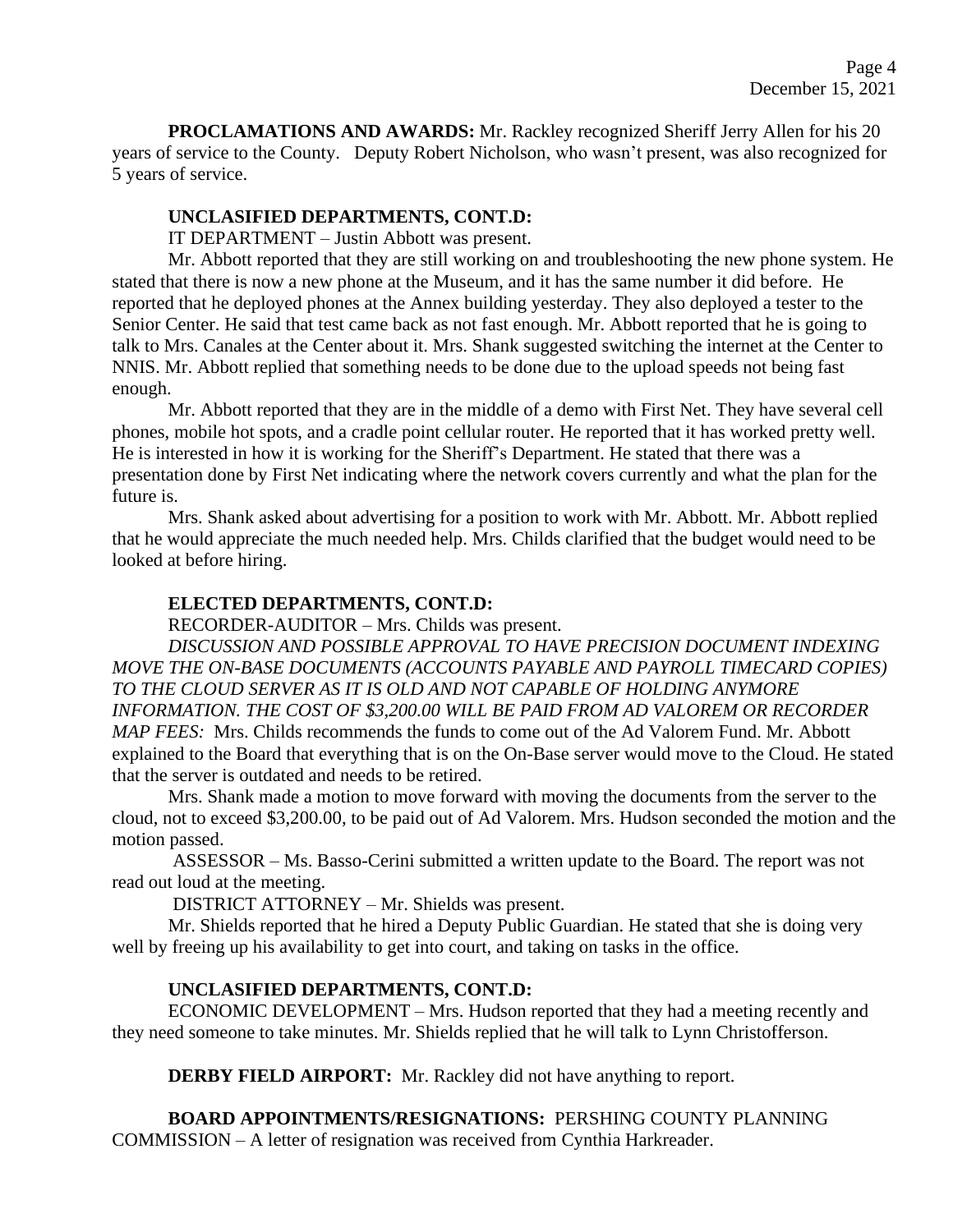Mrs. Shank made a motion to accept the letter of resignation from Ms. Harkreader. Mrs. Hudson seconded the motion. The motion passed.

Chris Porter submitted a letter of interest to serve on the Planning Commission. Mr. Rackley and Mrs. Shank were in agreement that the position needs to be advertised before an appointment is made.

**UPDATE FROM EMERGENCY MANAGEMENT RELATING TO COVID 19:** LIST OF PROPOSED PROJECTS, PRIORITIZING AND CHANGING/AMENDING THE PROJECTS FOR ALLOCATION OF THE COVID-19 AMERICAN RESCUE PLAN FUNDING FOR PERSHING COUNTY IN THE AMOUNT OF \$1,306,252.00 – The Board did not have anything new to add.

**REPORT FROM ADMINISTRATIVE ASSISTANT/HR REP:** Mrs. Wesner reported that she has a phone conference regarding the POOL/PACT Assessment. She stated that she is working on updating all the job descriptions. She is still working on completing the CDBG Grant.

*SALARY RESOLUTION FOR GISELDA CANALES, SENIOR CENTER DIRECTOR:* Mrs. Wesner reported to the Board that Ms. Canales has completed the POOL/PACT Essential Management training and has shown her ability to handle all aspects of the Senior Center Director position.

Mrs. Shank asked when the salary resolution would become effective. Mrs. Wesner stated December 2, 2021. It was noted that Ms. Canales was hired on July 8, 2021. Her current salary is \$16.00 per hour. The proposed salary is \$17.00.

Mrs. Hudson made a motion to approve the Salary Resolution for Giselda Canales as presented, as she has shown she is all in by completing all the necessary requirements. Mr. Rackley seconded the motion and the motion passed.

**LITIGATION MEETING:** The Board recessed at 9:50 a.m. for a Litigation meeting with Mr. Shields.

### **PROCLAMATIONS AND AWARDS, CONT.D:**

Mrs. Donaldson was commended and recognized for completing the Certified Public Official Certificate Program through the University of Nevada Reno, Extended Studies.

**PLANNING & BUILDING DEPARTMENT / IMLAY WATER SYSTEM / PERSHING ELECTRICAL:** Mr. Evans was present.

Mr. Evans stated that tomorrow is the last day for inquires on the RFP (Request for Proposals) that he sent out. The deadline is December  $20<sup>th</sup>$  at 5:00 pm. He reported that so far there hasn't been any inquires. He advertised in the Reno Gazette Journal and the Lovelock Review-Miner.

Mr. Evans reported that he is hoping to take possession of their new pickup toward the end of January. The pickup has been built and shipped, but needs to have Trimline build the shelves. The estimate for them to complete the task is six to eight weeks.

*REQUEST FOR REVIEW AND APPROVAL OF A PARCEL MAP APPLICATIONON APN # 007-591-02 FOR PHILLIPS LAND HOLDINGS, LLC.: The applicant is proposing to divide the current parcel into (1) 3.40 ± acer and, (1) 309.39 ± acre parcel so the smaller parcel can be used for a family member. There is currently an older residence on the proposed 3.40-acre parcel and was or is used for residential purposes. The parcel is zoned General Rural (GR) and located at 2010 North Meridian Road in Lovelock, Pershing County, NV –* Mrs. Hudson made a motion to approve the request from Phillips Land Holdings, LLC with the findings and recommendations from the Planning Commission. Mrs. Shank seconded the motion and the motion passed.

*DISCUSSION AND POSSIBLE ACTION TO TERMINATE THE CONTRACT WITH STANTEC ENGINEERING FOR UPDATING OUR MASTER PLAN AND DEVELOPMENT CODE AND ENTER INTO A CONTRACT WITH CYNTHIA ALBRIGHT, FAICP CUD, GISP TO FINISH OUR MASTER*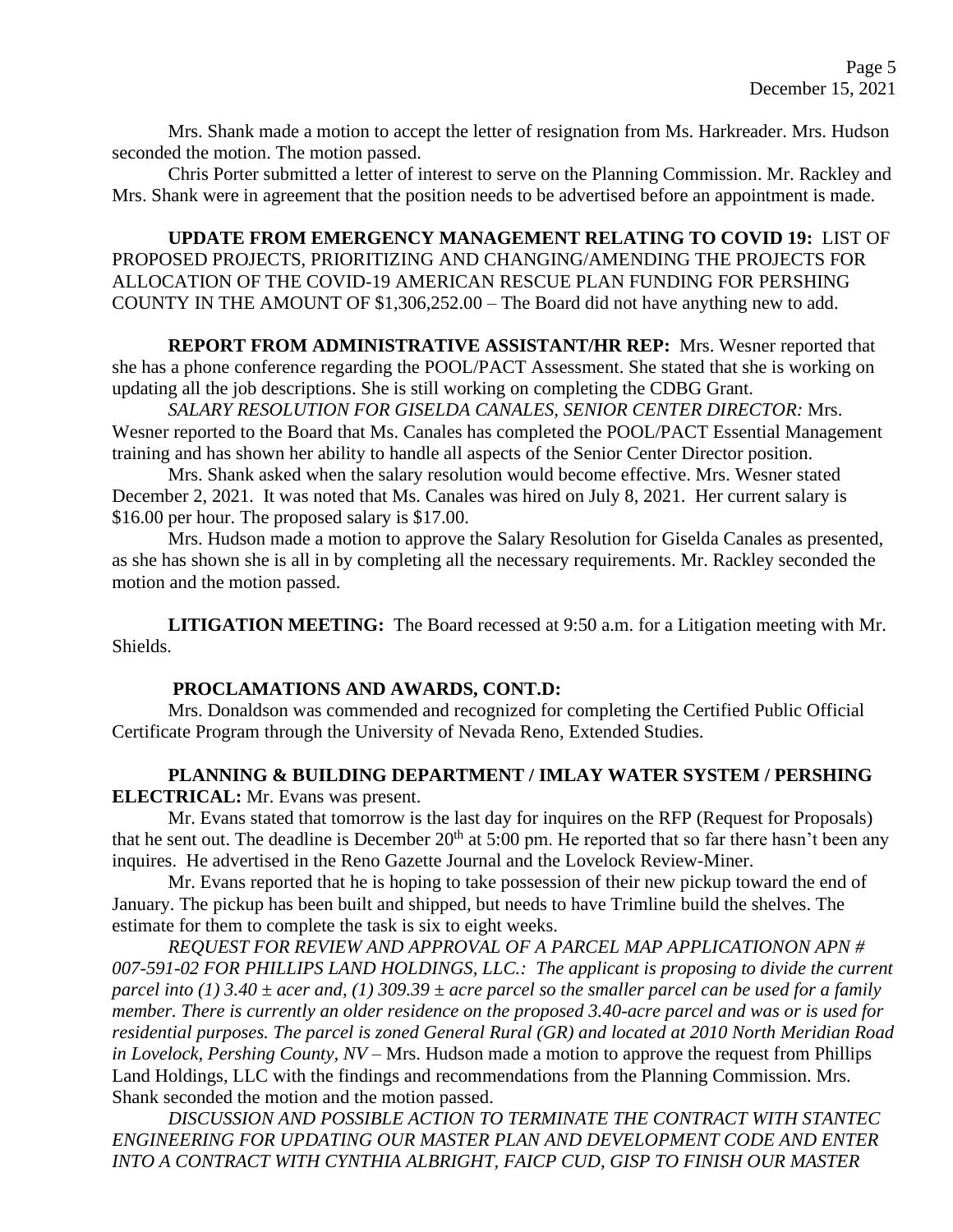*PLAN* – Cynthia Albright will finish and update the Plan with the remaining \$54,240.00 that would have been paid to Stantec. Mr. Shields explained that in order to terminate a contract their needs to be a breech. Mr. Shields needs approval from the Board to contact Stantec and ask them to release Pershing County from their contract. He sated if Stantec releases us from the contract he will contact Ms. Albright about entering into a contract with her.

Mrs. Shank made a motion to authorize the District Attorney to contact Stantec Engineering to see if they will release us from their contract and then he will pursue a contract with Cynthia Albright. Mrs. Hudson seconded the motion and the motion passed.

### **REPORT FROM LEGAL COUNCIL:** Mr. Shields was present.

Mr. Shields asked the Board if they would like to discuss the request from the Assessor regarding Holiday time-off. Mr. Rackley stated that he would. Mr. Shields stated that that each of the County offices needs to be open during specified hours. If there is to be a deviation, it needs to be approved by the Board in a public meeting, and also needs to be a net gain for the County; essentially meaning the employees are given a day off, but they are not paid for that day. Ms. Basso-Cerini requested in her letter that her employees be able to leave December 23, 2021 at noon without using personal time. Mr. Shields stated that moving forward the request needs to be on the agenda and result in a net gain to the County. The Board asked Mr. Shields to contact Ms. Basso-Cerini and update her on her request.

**ITEMS FOR FUTURE AGENDAS:** Mrs. Shank spoke about Mrs. Lusby-Angvick stating that some planning needs to be done in regard to the County's SEDS (Social & Economic Development Strategies) projects. Mrs. Shank would like to move forward with this and set up a time for a workshop. She also stated that there needs to be some goal panning before budget time. She would like to discuss employee incentives.

Mrs. Hudson relayed that she would like to be on the agenda to attend a water conference February 1<sup>st</sup> through the 3<sup>rd</sup>. She reported that the State Engineer issued a new order for managing the ground water appropriations.

**CORRESPONDENCE:** Mr. Rackley reported that there was a letter received from the BLM. The letter was regarding the Dixie Meadows Geothermal Development Project in Pershing County and Churchill County (FONSI and EA). Mr. Rackley stated that the letter was for information only; there is nothing to be acted on.

**MATTERS OF THE BOARD FOR DISCUSSION:** Mrs. Shank stated that she has nothing to discuss. Mrs. Hudson asked if anyone had done the internet speed test that Mrs. Lusby-Angvick was conducting. Mrs. Shank reported that she has done in several times with poor results. Mrs. Hudson reported that everything is going well at the Community Center and the new Director is handling the hiccups well.

**APPROVAL OF VOUCHERS:** Mrs. Hudson made a motion to approve the vouchers as presented. Mrs. Shank seconded the motion and the motion passed.

**MATTERS OF THE BOARD FOR DISCUSSION, CONT.D:** Mr. Rackley reported that Rusty Kiel stated that the Water Board had approved the project for the Airport.

**PUBLIC COMMENT:** Mr. Clinger was present via Zoom. Mr. Clinger complemented Ms. Haas on her efforts with the Wreaths Across America. The ceremony will take place on Saturday, at 10:00. The wreaths will be placed on all of the Veterans graves, a total of 387.